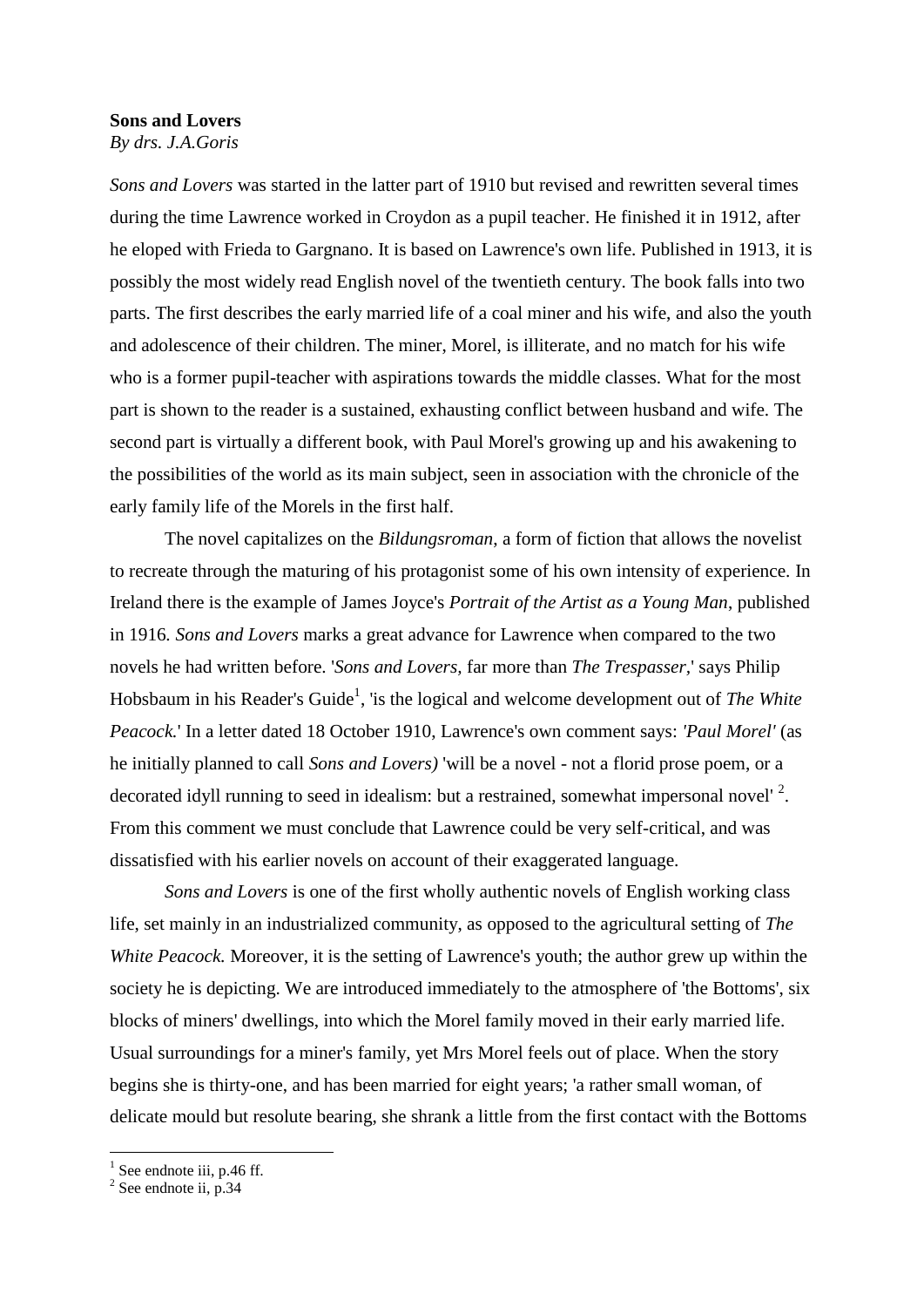women' (p.9). A mother of two, expecting her third, she is no exception to the rule; however, she has little in common with the other 'stay-at-home' mothers. From the first pages of the story it is obvious that she is not happy in her marriage; she feels tied to her husband and despises him. Motherhood is a burden to her; she feels 'wretched with the coming child' and 'buried alive' at the prospect of her life (p.12).

Mrs Morel, née Gertrude Coppard, is 'of a good old burgher family', famous independents who had fought with Colonel Hutchinson, and who remained 'stout Congregationalists' (p.14 ff.). Her father, George Coppard, was foreman of the engineers in the dockyard at Sheerness, 'a large, handsome, haughty man, proud of his fair skin and blue eyes, but more still of his integrity.' Gertrude has his temper; 'proud and unyielding.' As a young woman of nineteen she had been close friends with a boy called John Field, the son of a well-to-do tradesman, quite educated and religious, who would have been a conventional suitor at a certain time. However, they lose contact and when she is twenty-three Gertrude meets a young man from Erewash valley, Walter Morel, a young miner, then twenty-seven. There is a strong chemistry between them right from the beginning (p. 17 ff.). Walter is fascinated by Gertrude; 'he seemed melted before her.' She is an attractive woman, small and delicate, with brown silk curls and blue eyes; she wears fine clothes and speaks the Queen's English, as opposed to Walter's own Erewash dialect. 'She was to the miner that thing of mystery and fascination, a lady.' And he fascinates her, too; he is unlike any man she has known in her Puritan upbringing. She is thrilled by the joyous glamour in his movement as he dances, his handsome, sensual appearance, his warm, friendly manners. The life he has had in the mines, as from his early childhood days, seems to her noble and admirable; 'he risked his life daily, and with gaiety.' His sense of humour appeals to her; 'soft, non-intellectual, warm, a kind of gambolling.'

Unlike Lettie in *The White Peacock* Gertrude gives in to her feelings of sensuous enchantment, and the next Christmas they are married. To the young woman her husband is the world. Walter adores her, and goes to great length to please her; 'for three months she was perfectly happy; for six months she was very happy' (p.19). Between men and women, in Lawrence's view, 'blood contact', not mental communion, is a prerequisite. For Walter and Gertrude a mutual 'passion of the blood' must have proved victorious at least in the very early stages of their married life. As we will hear from their son Paul at the end of the novel, it is even the reason why his father and mother stayed together in spite of their disrupted marriage. After the first elation wears off and Gertrude tries to open her heart seriously to her husband, she sees her efforts at a finer intimacy end in failure. In matters of the mind she is his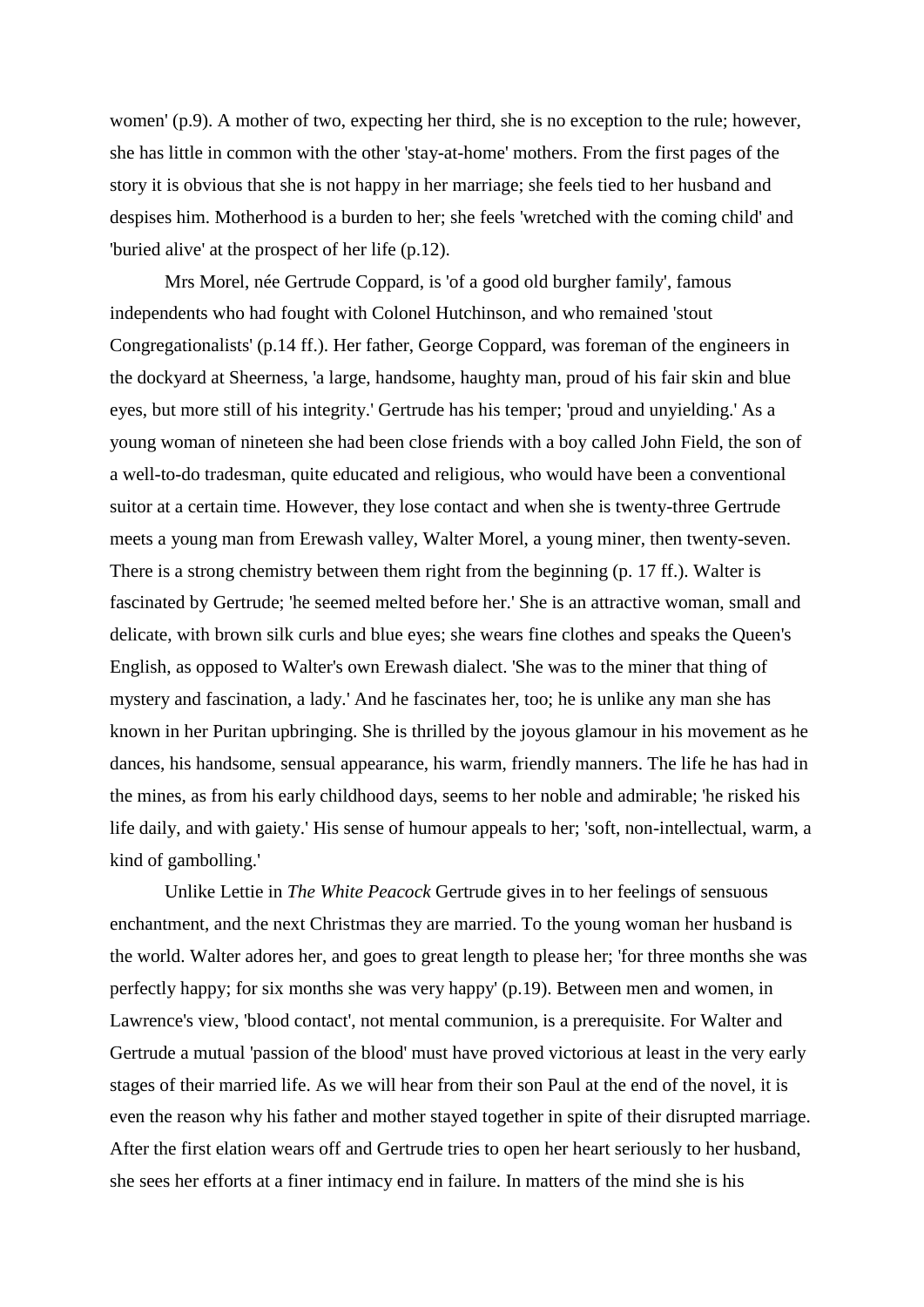opposite; she has a 'curious, receptive mind', enjoys listening to other people. 'She loved ideas, and was considered very intellectual. What she liked most of all was an argument on religion or philosophy or politics with some educated man' (p.17). Walter is not educated, and what is far more, he has not told her the truth about what she considers very fundamental issues in a marriage. Her first disillusion presents itself when the house she thought he owned turns out to be his mother's; they are mere tenants of her in-laws. Even worse, he makes light of the debts he has run up when buying furniture. Gertrude feels he has disregarded her as his partner in decisions of importance, taking counsel with his mother instead. This is more than she can take (p.22): 'something in her proud and honourable soul had crystallized out hard as rock.' Her manner changes towards him; in his turn, Walter withdraws more and more into his own world, taking more and more to drinking.

From now on their marriage is on the wrong track and becomes a matter of one blow after another to Gertrude's 'proud soul'. Walter's pledge to wear 'the blue ribbon of the teetotaller' (p.19) is his next lie; he is in the habit of going to the pub with his mates. His wife's finding out through the neighbours makes it downright degrading to her. Where Gertrude would have been hard put to it to lead the humble life of a miner's wife in the first place, this becomes impossible with a violation of her morals on top of it. And she is quite alone in her despair; he is a wall of incomprehension, too different from her. The birth of their first son does not bring them closer together but mainly deepens their discord. Born at a moment when the mother's life is at a low point of bitterness and disillusion the child becomes the object of her passion; motherhood is a refuge for Gertrude. There is very little room left for Morel, he is made an outsider: 'She turned to the child, she turned from the father.' In her view, he has 'no grit'; Gertrude despises his giving in to his momentary impulses and his inability to abide by anything and she sees these qualities as signs of weakness. 'There began a battle between the husband and wife'; a battle, as Lawrence adds, 'that ended with the death of one.' It is the battle between his own parents, and throughout the novel he is biased - with exceptions, as we will see - in the direction of his mother.

Still, the author later came to regret the way in which he had portrayed his father. 'Lawrence, in his later books,' says Alastair Niven<sup>3</sup>, 'came to admire the type of man which he believed his father to have been far more than would appear from his portrait of Walter Morel, who is presented initially as unreasonably ill-tempered, then as weak-willed, and finally as an empty husk from whom the kernel of life has been removed.' As the novel

 $3$  See endnote ii, p.35 ff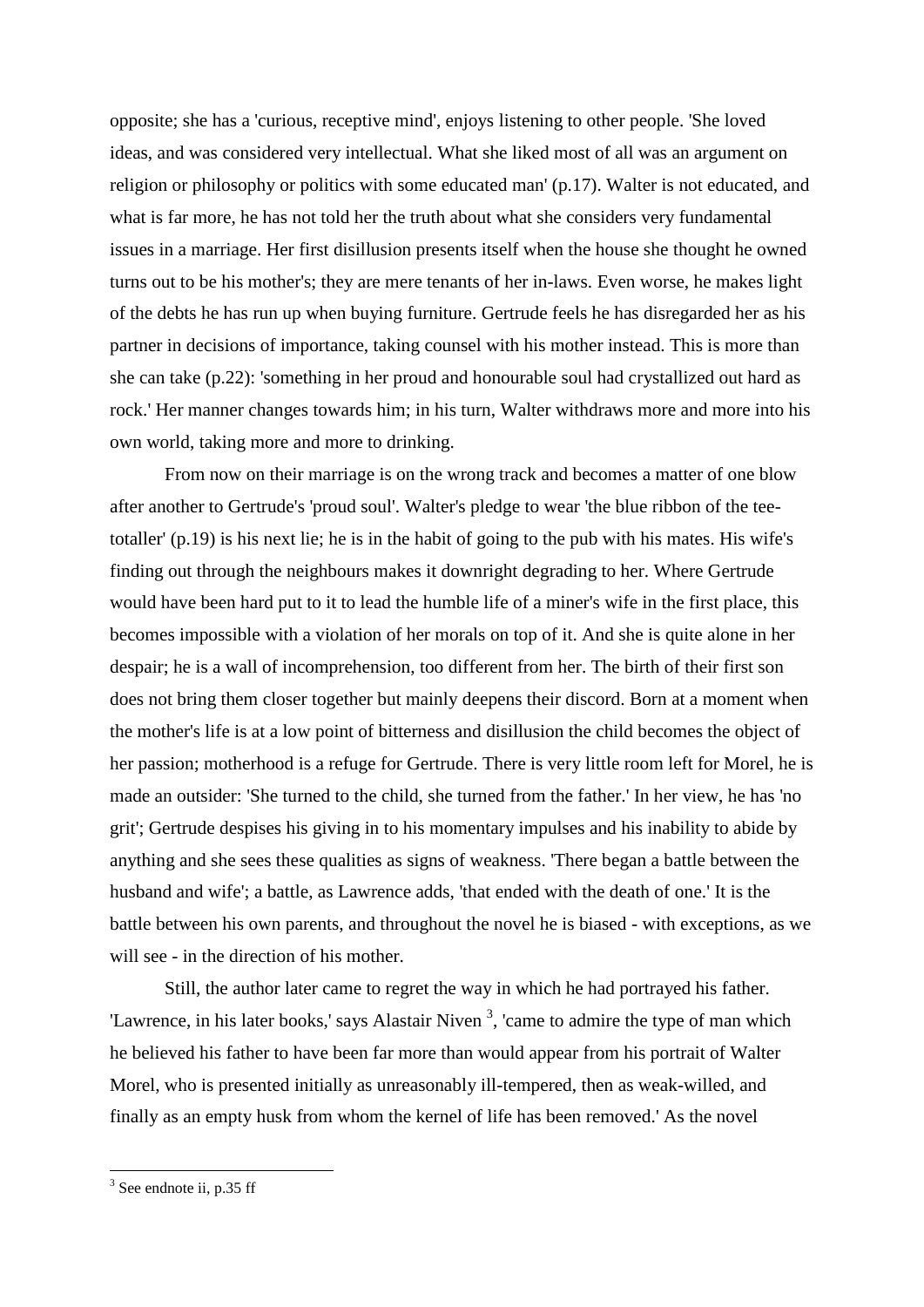proceeds, not much is left of the charming Morel that captured Gertrude's heart, and their first happy days together are not to return. Morel becomes a lazy, irresponsible drunk, a violent coward, keeping bad company with friends like Jerry Purdy and neglecting his duties as a father and husband. The atmosphere between husband and wife is downright aggressive (p.33):

They were now at battle-pitch. Each forgot everything save the hatred of the other and the battle between them. She was fiery and furious as he. They went on till he called her a liar. 'No,' she cried, starting up, scarce able to breathe. 'Don't call me that - you, the most despicable liar that ever walked in shoe - leather.' She forced the last words out of suffocated lungs. 'You're a liar!' he yelled, banging the table with his fist. 'You're a liar, you're a liar.'

She stiffened herself with clenched fists. 'The house is filthy with you,' she cried. 'Then get out on it it's mine. Get out on it!' he shouted. 'It's me as brings th' money whoam, not thee. It's my house, not thine. Then get out on't - get out on't!'

'And I would,' she cried, suddenly shaken into tears of impotence. 'Ah, wouldn't I, wouldn't I have gone long ago, but for those children. Ay, haven't I repented not going years ago, when I'd only the one' suddenly drying into rage. 'Do you think it's for *you* I stop - do you think I'd stop one minute for *you*?' 'Go then, ' he shouted, beside himself. 'Go!'

However, Lawrence adds: 'He was afraid of her.' Morel, in his illiteracy, cannot compete with his verbal, articulate wife. Primitive as he is in his drunkenness, he uses brute force to maintain his authority, shutting his pregnant wife outdoors in the middle of the night, before falling into a drunken sleep himself: 'He dipped gradually into a stupor, from exhaustion and intoxication' (p.34). Yet the reader would find it hard to think of Morel as completely hateful. There are instances in which the author tries to be fair to Morel. He is also shown as a good father to the children, kind to his wife and content with the routine of his working days as a miner (p.82 ff.). 'He was a good workman, dexterous, and one who, when he was in a good humour, always sang.' The children love his stories about the pit and his making fuses from wheat-straws for them. The portrait of his having breakfast in the kitchen during the early morning hours, taking boyish pleasure in toasting his bacon on a fork and pouring his tea into his saucer captures the reader's sympathy. When his wife is dying, like in the event when Paul is ill, his gentle nature is portrayed in his 'timid fashion' (p.458).

Likewise, Mrs Morel is not completely loveable. She has a possessive grip on her sons, in which she places herself beyond her husband's criticism of her putting the children up to her own tricks (p.77). She does not grant the simple, impulsive man his dignity. 'She could not be content with the little he might be; she would have him the much he ought to be. So, in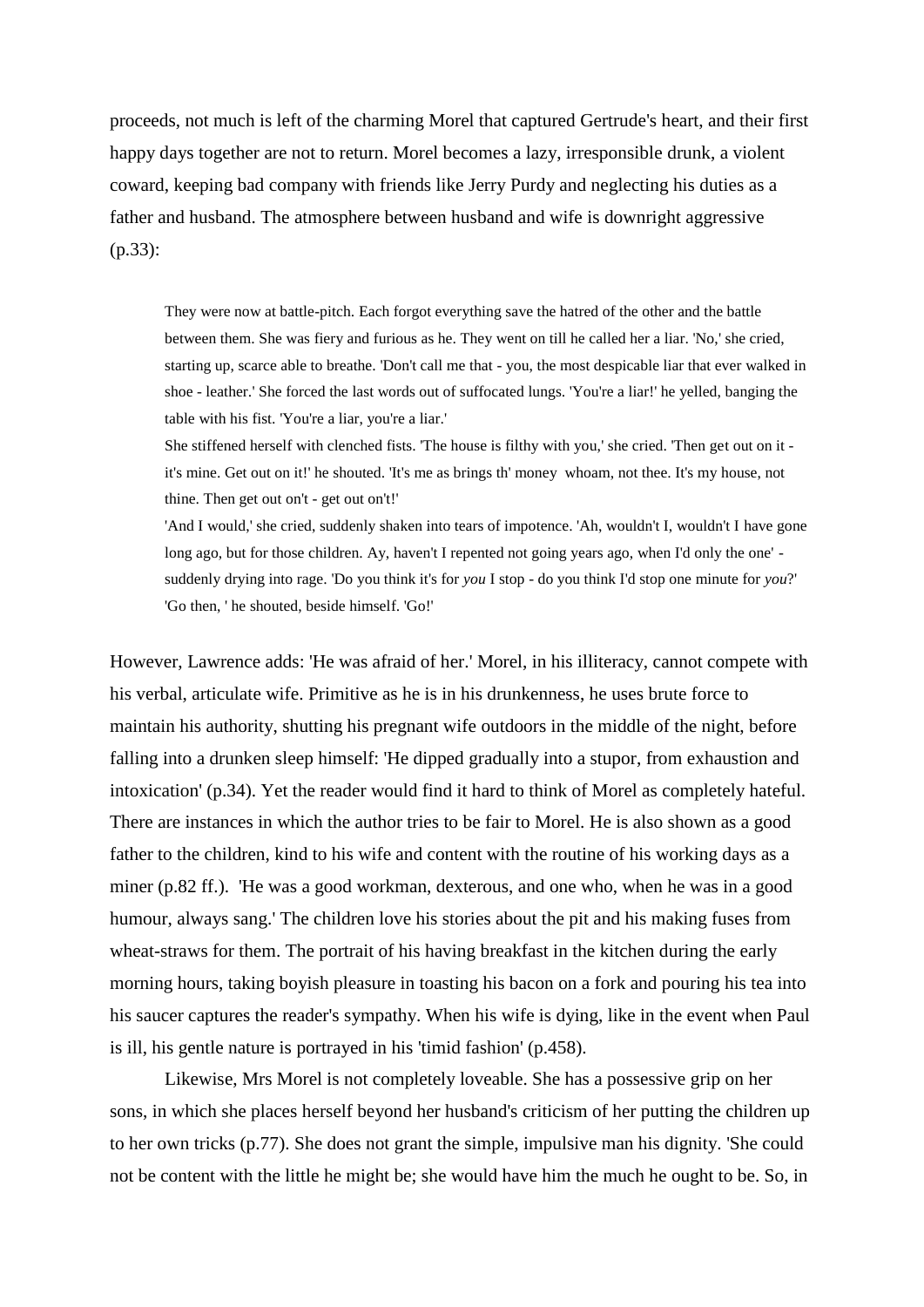seeking to make him nobler than he could be, she destroyed him' (p.25). She seems fully convinced of her belief that her object in marriage is to lift her humble, superficial husband to a higher plane: 'His nature was purely sensuous, and she strove to make him moral, religious' (p.23). She carries a belief similar to what society instilled in women of Victorian times: 'she still had her high moral sense inherited from generations of Puritans.' The Victorian literature that preceded Lawrence has as one of the most striking characteristics its preoccupation with an ideal of womanhood that has commonly been described as 'the angel of the house', after the title of a well-known poem. As the title suggests, this angel brings a purity of high morality into the home, which benefits both her husband and the children. The century's religious and economic crises threatened the stability of many traditional values, and many Victorian writers relocated those values in the home and the woman who was its centre. It was she who could create a sanctuary for the anxieties of modern life. They regard her with a sentimental reverence; she is put on a pedestal as an object of courtly love, like her counterparts in the Middle Ages. As a Magna Mater she is far above her partner's sexual desire for her, like Helena in *The Trespasser*. Morel does not conform to Gertrude's standards. As the novel proceeds he becomes a vulgar and immoral man and the children have to be sheltered from their father rather than from modern life.

In the characterization of Morel as physical, sensual and natural versus Gertrude as spiritual and intellectual the reader recognizes Lawrence's way of opposing men and women. In his earlier novels we saw the physical George and the spiritual Lettie of *The White Peacock* and the spiritual Helena with the physical Siegmund in *The Trespasser.* Walter and Gertrude are not only fictional characters but also represent Lawrence's parents, not created solely by the author but developing in the context of their social environment. As in many parts of the world is still the case today, the status of the husband is automatically the status of the wife. Gertrude's own, more educated background seems to vanish into thin air in the mining community of The Bottoms, where her chief companions are the 'stay at home' mothers to whom she feels alien. As a woman of intelligence and intellect she is rather alone: '"What have *I* to do with this?" she said to herself. "What have I to do with all this? Even the child I am going to have! It doesn't seem as if *I* were taken into account."'(p.13). She feels her life is 'not real', herself 'slurred over'. She enjoys a talk with 'some educated man', but opportunities to this are limited to her talks with the Congregational clergyman Mr Heaton, which add to the marital discord. Morel is downright rude to his wife's visitor. He embarrasses the clergyman by asking him to feel his sweaty singlet as an illustration of what a hard day's work means to a working man, as opposed to the easy life of a man of the cloth (p.47). The event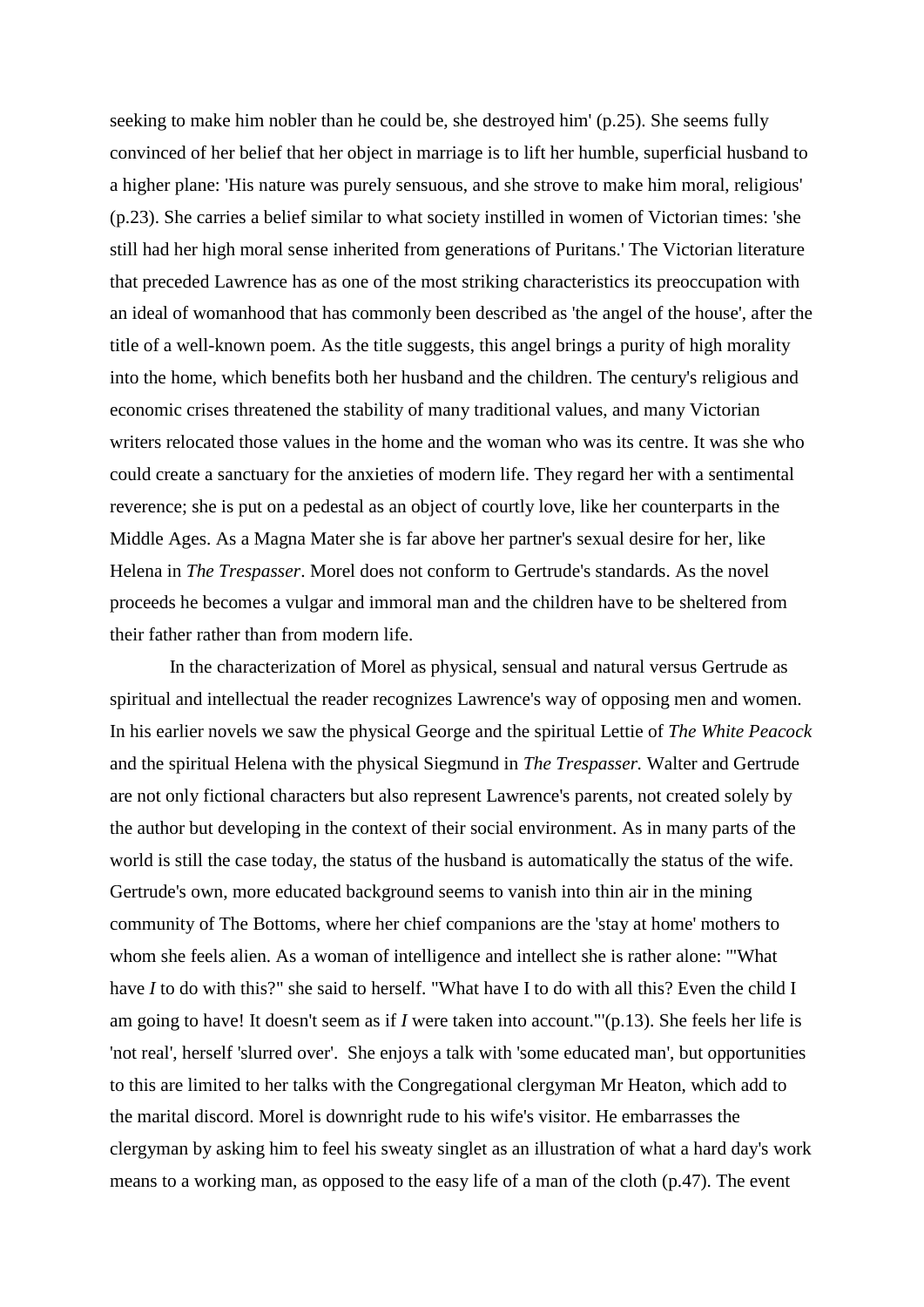reminds us of the anecdote of Arthur Lawrence's reaction to his son's first novel and illustrates the gap between the life of a workman and that of an intellectual. Lawrence uses the broad regional dialect of his father to enhance the contrast between the two men: '"Nay," said Morel, showing his hand, "look thee at it! Tha niver wants ter shake hands wi'a hand like that, does ter? There's too much pick-haft and shovel-dirt on it."'

Because of this gulf Gertrude does not have the opportunity of middle-class Lettie to 'entertain and all that', even though this is developed in *The White Peacock* as a negative example of what a woman could do with her life. As early as the 1860s the woman question had become one of the most important topics of the day. Job opportunities, marriage laws, female emigration and education were only some of the issues debated at the time. Women themselves - and particularly middle-class women - were increasingly concerned with what their roles were, and what they should be. Pioneers of the women's movement did not argue so much for the similarity of women to men as for the existence of women's special skills in regard to children, health care, education and domestic morality. Such talents would give the family a happier life, and also help to eliminate the most grievous wrongs of society. Demands for increased job opportunities and freedom of action were subordinated to family responsibilities and personal respectability. The judgement of society on the private and public behaviour of women was often severe for unconventional fictional characters, such as Maggie Tulliver in *The Mill on the Floss* (1860) and Sue Bridehead in *Jude the Obscure* (1896). Naturally an 'honourable soul' like Gertrude would hold devotion to the family in high esteem, and expect to be valued by her husband.

At the time of writing of *Sons and Lovers* possibilities for women to pursue interests outside the home were limited. It was not till after World War I that their opportunities increased. Gertrude is seen as an active member of the Women's Guild when the children are a little older, with an implied consent on their part: 'It was the only thing to which they did not grudge their mother' (p.68). The women discuss the benefits to be derived from co-operation, and other social issues. Once the children have got used to the idea of their mother's activities they feel respect and admire her reading the paper, referring to books and writing things down. The men, however, tend to be hostile to the idea of their wives being engaged outside the home and see it as a threat to domestic life. This is an example of how new developments in society turn out to be alienating to the relationship between husband and wife, as opposed to the mores of a more rural farming life in which the family worked together. Emily of *The White Peacock* is an example of a farmer's daughter, and we have seen Lettie taking pleasure in working the land together with George, even though she does not become a farmer's wife.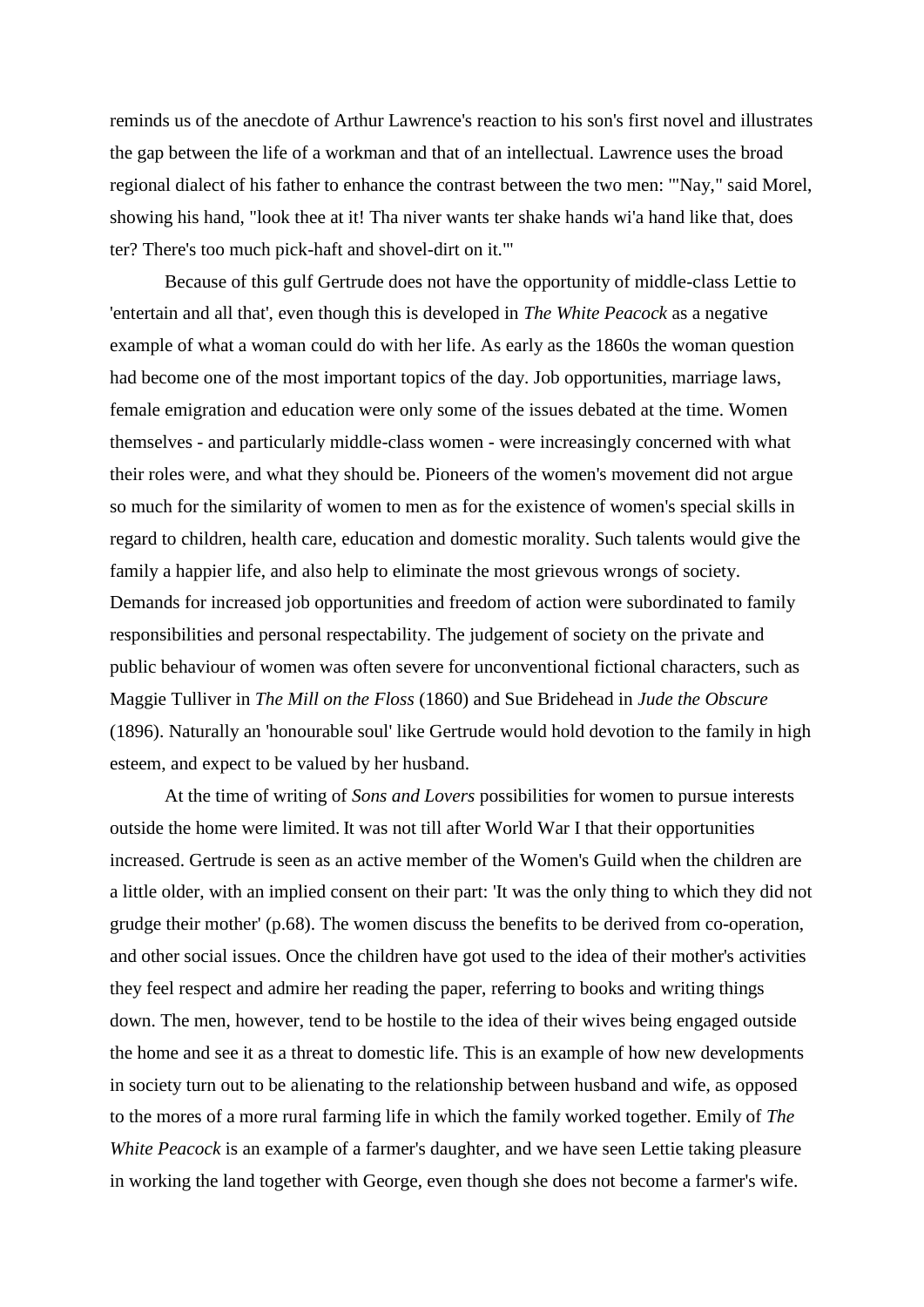The separation of work and home, a result of industrialization and urbanization, means the loss of the traditional female world of work, as well as the alienation of the husband from his wife and the father from his family. From now on the man is the out of doors breadwinner, the woman seeing her economic function reduced from co-worker to housewife, living in dependence of her husband's income.

This is not the - male - worker's point of view. He sees it as gain for her. His wife does not have to spend long hours in the factory, but can devote herself entirely to the children and the household, which is a luxury. Many working men and also women now think it proper for the man to be able to keep his wife and family without the necessity of their obtaining paid employment. According to the standards of his class of miners, Walter is pulling his load. Having a pint in the pub after a hard day's work is the usual thing to do; his mates all do so and most likely without their wives complaining. Walter and Gertrude hold utterly different ethics and this is the main reason why their relationship develops negatively. Philip Hobsbaum remarks<sup>4</sup>: 'It is as though each of these characters, husband and wife though they are, was born to oppose the other.' Their opposition is not only a clash between the different Lawrencean personality traits of the intellectual versus the sensual, but a clash between different worlds as well: that of gender, of class, of religion. Neither character gains from this opposition: neither Walter nor Gertrude ends up a moral winner, they both lose.

At the beginning of the book Morel is a simple and superficial man, but also lively and positive; he is charming, has a sense of humour, is a good dancer, has gusto and alacrity. Gradually his role in the family develops from bad to worse. Like George in *The White Peacock* Morel becomes a hopeless drunk, bullying his family and making their life a misery. He is cruel to his children, who hate him (p.48): William hates him with 'a boy's hatred for false sentiment, and for the stupid treatment of his mother' and Annie never liked him; 'she merely avoided him.' Paul even prays to God to let his father die if he will not give up drinking (p.79). Along with this, he is no longer up to his work (p.51): 'His work seemed to exhaust him. When he came home he did not speak civilly to anybody.' His wife has more respect for a dog than for him (p.53): ' I'd wait on a dog at the door first.' He is pictured to the reader as a thieving little fraud when he steals drinking money from Gertrude's purse and hotly denies it afterwards. His decision to put a stop to the degrading marital sham by running away is merely another degradation of himself; he returns that very evening, looking a fool who has sunk so low as to be even beyond his wife's anger. Gradually she is casting him off,

<sup>&</sup>lt;sup>4</sup> See endnote iii, p.48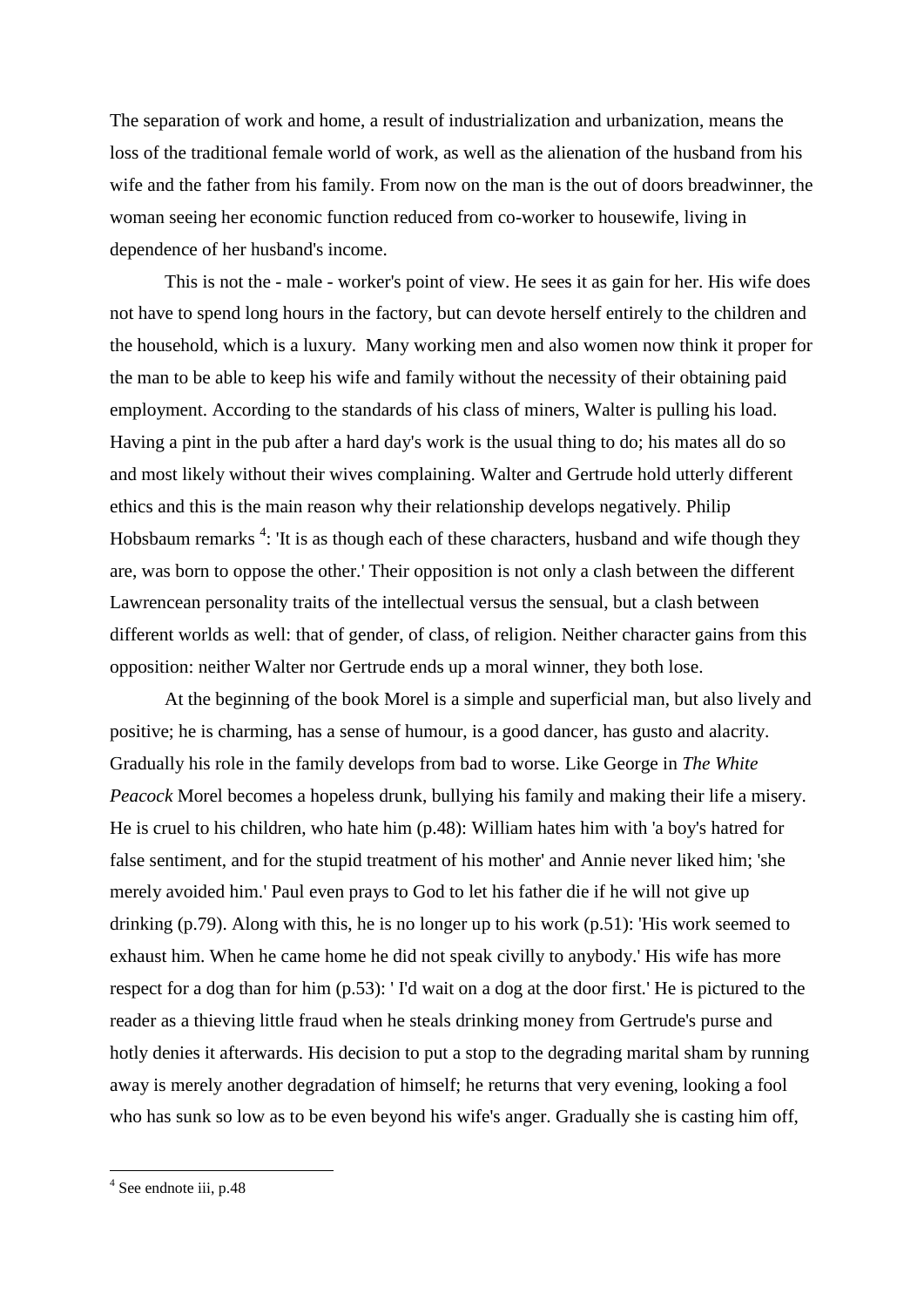and turning for love and life to the children: 'Henceforward he was more or less a husk' (p.62). He becomes as a helpless victim of the Magna Mater: 'And he half acquiesced, as so many men do, yielding their place to the children.' An outsider to his family, he is shut off from all family affairs, good enough to eat stale bread from the dust and dirt of the pit floor. He cannot safely be left alone with the mother of his children, who dare not go to sleep until reassured that in spite of his presence she is still alive and well (p.78). His downfall does not stop at that, he becomes a dud of unsound mind, one who can hardly be trusted to walk about freely (p.106 ff.): 'And what 's he done this time?...Eh, dear, what a one he is! There's not five minutes of peace.' When he ends up in hospital after one of his stupid, careless accidents he seems to be in need of watch and ward as if he were a demented nonentity. Finally his son Arthur, once his favourite, 'hated him most of all' (p.143).

Gertrude loses in dignity, too. Throughout the book she remains Puritan, spiritual and passionate, but she does not remain the lady Walter fell in love with. Even though she is strong-minded and loving, her jeering at her husband cannot be seen as refined, least of all in instances when the children are present. In fact, she abuses her power as a mother to enlist them against their father, stooping to the level of Meg in *The White Peacock.* Gertrude has long ago given up on her marriage and turns to the children, especially Paul: 'she felt as if the navel string that had connected its frail little body with hers had not been broken' (p.50 ff.). The feeling is initiated by the guilt she feels for 'having brought it into the world unloved'; 'she felt, in some far inner place of her soul, that she and her husband were guilty'. She looks for forgiveness and comfort with the baby, placing a heavy emotional claim on him, coming to see her sons not as autonomous beings but as 'derived from her'; they are to 'work out what *she* wanted' (p.127). Paul feels a repressed resentment of her domination, as Lawrence indicates symbolically in the burning of 'Missis Arabella': 'An' I'm glad there's nothing left of her', says young Paul, after having 'sacrificed' the doll (p.75). Mrs Morel does not show us the Magna Mater as an 'unassailable tower of strength' as Lawrence describes the mother with a child in her arms. She develops into a lonely woman, clinging to her sons in her search for comfort and meaning in life, incorporating them as emotional dependants.

First there is William, Paul's more outgoing older brother and rival in motherly affection, who is Gertrude's pride: 'already he was getting a big boy. Already he was top of the class, and the master said he was the smartest lad in the school. She saw him a man, young, full of vigour, making the world glow again for her' (p.63). And he can partly replace her incompetent breadwinner: 'Mrs Morel hoped, with his aid, to help her younger sons' (p.72 ff.). A most ambitious worker and student, at twenty he gets a well-paid job in London,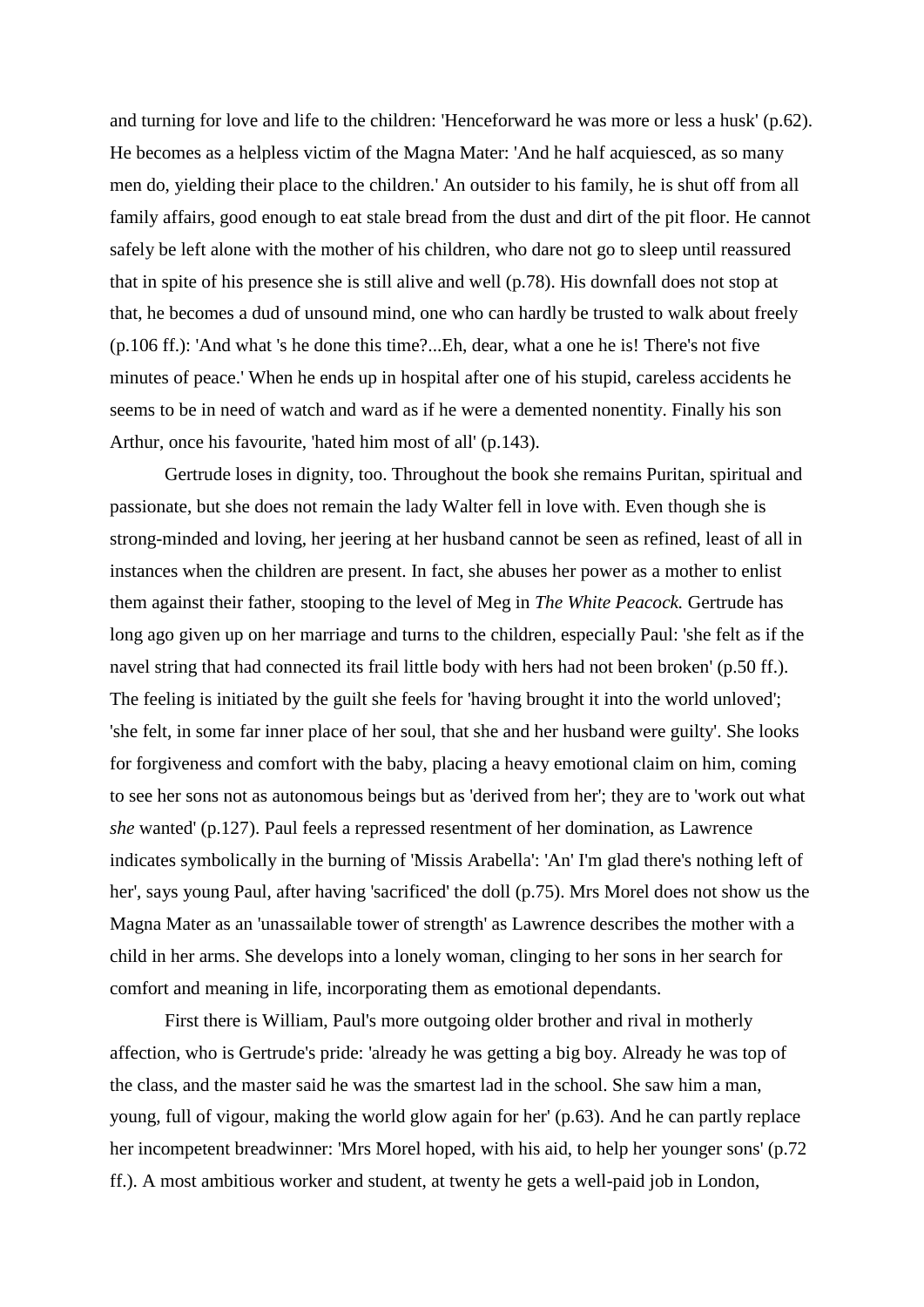feeling very happy at the prospect of getting on in the world and helping his mother financially. Still his leaving the family is intolerable to her:

It never occurred to him that she might be more hurt at his going away than glad of his success. Indeed, as the days drew near for his departure, her heart began to close and grow dreary with despair. She loved him so much! More than that, she had hoped in him so much. Almost she lived by him ... Now he was going away. She felt almost as if he were going as well out of her heart. He did not seem to leave her inhabited with himself. That was the grief and the pain to her. He took nearly all himself away.

In her relationship with her sons she cannot provide mature guidance (p.163 ff.), and both William and Paul develop weak emotional selves. William is unable to decide what is best for him; 'he was accustomed to having all his thoughts sifted through his mother's mind.' In accordance with his mother's ambitions he wants to rise up the social ladder, clinging to the superficial Gyp mainly for her higher social airs (p.73): '"This girl's father," said William, "is as rich as Croesus. He owns property without end."' He lives by unhappy dependence on his empty-headed betrothed, this 'rag doll', unable to resolve the conflict and feeling condemned to lameness and immobility: '"But I can't give her up now; it's gone too far", he said. "And, besides, for some things I couldn't do without her." ... "I can't give her up *now",* he said*.*' Gertrude, feeling that she bears some responsibility for his bad choice, is hoping for the best but feels unable to advise him; her relationship with her son is highly symbiotic, laming both the son's and the mother's souls until death literally resolves the situation. On 14 November 1912 Lawrence wrote to Edward Garnett, his early mentor, about his ideas on the mother-son relationships in *Sons and Lovers*<sup>i</sup>:

These sons are *urged* into life by their reciprocal love of their mother - urged on and on. But when they come to manhood, they can't love, because their mother is the strongest power in their lives, and holds them. It's rather like Goethe and his mother and Frau von Stein and Christina - as soon as the young men come into contact with women, there's a split. William gives his sex to a fribble, and his mother holds his soul. But the split kills him, because he doesn't know where he is.

Paul grows up in pathetic mother-centredness. 'A pale, quiet child', seeming old for his years, he becomes vulnerable to his mother's inner state of mind as he grows up: 'He was so conscious of what other people felt, particularly his mother. When she fretted he understood,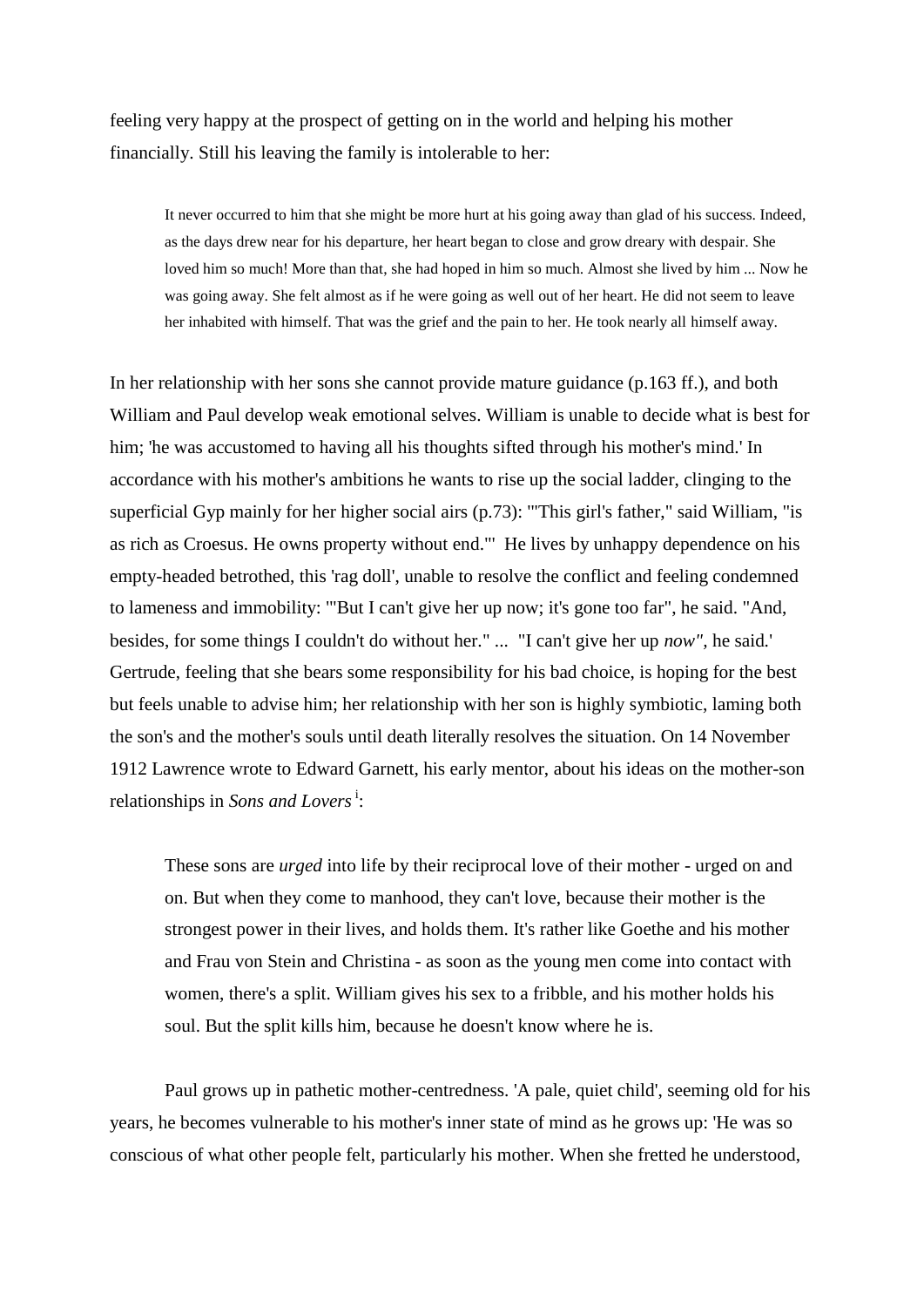and could have no peace: 'his soul seemed always attentive to her' (p.75). It is his 'childish aim' to make up for his mother's unfulfilled life, and his own incapability hurts him (p.85). A telling scene of the Oedipal relationship with his mother is when Paul, having a weak constitution, is laid up with an attack of bronchitis (p.85 ff.). When the father comes into the sickroom, always very gentle if anyone is ill, 'he disturbed the atmosphere for the boy.' Paul wants his mother; his illness is partly a disguised plea for her attention. Loving though Morel may be to his convalescing son, he does not get anywhere near him, his presence makes the boy 'feverish with irritation', aggravating all his sick impatience and he is relieved when finally left alone. 'Paul loved to sleep with his mother. Sleep is still most perfect, in spite of hygienists, when it is shared with a beloved'. Paul gets better when lying close to her, ' the warmth, the security and peace of soul, the utter comfort from the touch of the other, knits the sleep, so that it takes body and soul completely in its healing.'

The way in which Lawrence describes Gertrude's love for Paul as ambiguous may be seen as an unhealthy and probably even private charge, in which the author tries to come to terms with his own mother fixation. Paul causes an 'old, weary feeling' rising in her heart, 'she had never expecting him to live ... perhaps it would have been a little relief to her if he had died. She always felt a mixture of anguish in her love for him.' After William's death the mother does not wake up from her grief until Paul almost dies of pneumonia, after her sustained ignoring of the boy's efforts to comfort her (p.171 ff.). Paul's replacement of William is portrayed rather morbidly in his going out to dinner wearing the deceased's best suit, which fits perfectly and makes his mother's heart 'firm with pride and joy' (p.312). All his life Paul had been second to William, whom he saw as a rival; as a small boy William is active and lively, Paul is 'quiet and not noticeable' (p.75), eliminated by the hoydenish Annie: 'he always seemed to care for things if she wanted him to.' An introverted, hypersensitive child, he 'suffered very much from the first contact with anything' (p.112 ff.). When he was seven, the starting school had been a nightmare and a torture for him. At fourteen the same holds good for his first job when, before he even starts, he feels 'a prisoner of industrialism', taken into bondage and denied his freedom in the beloved home valley, feelings that are very much Lawrence's own: he hated industrialism. He embodies his own youth in Paul, and as we approach the second part of the novel the struggle with his mother and his first steps on the path of courtship are seen in more detail.

It does not take the reader long to detect in Miriam, the girl he meets at Willey Farm (p.159) while he is on a romantic outing with his mother, the first signs of Lawrence's 'spiritual witch'. In spite of her having grown up on the farm, she does not dare to put forward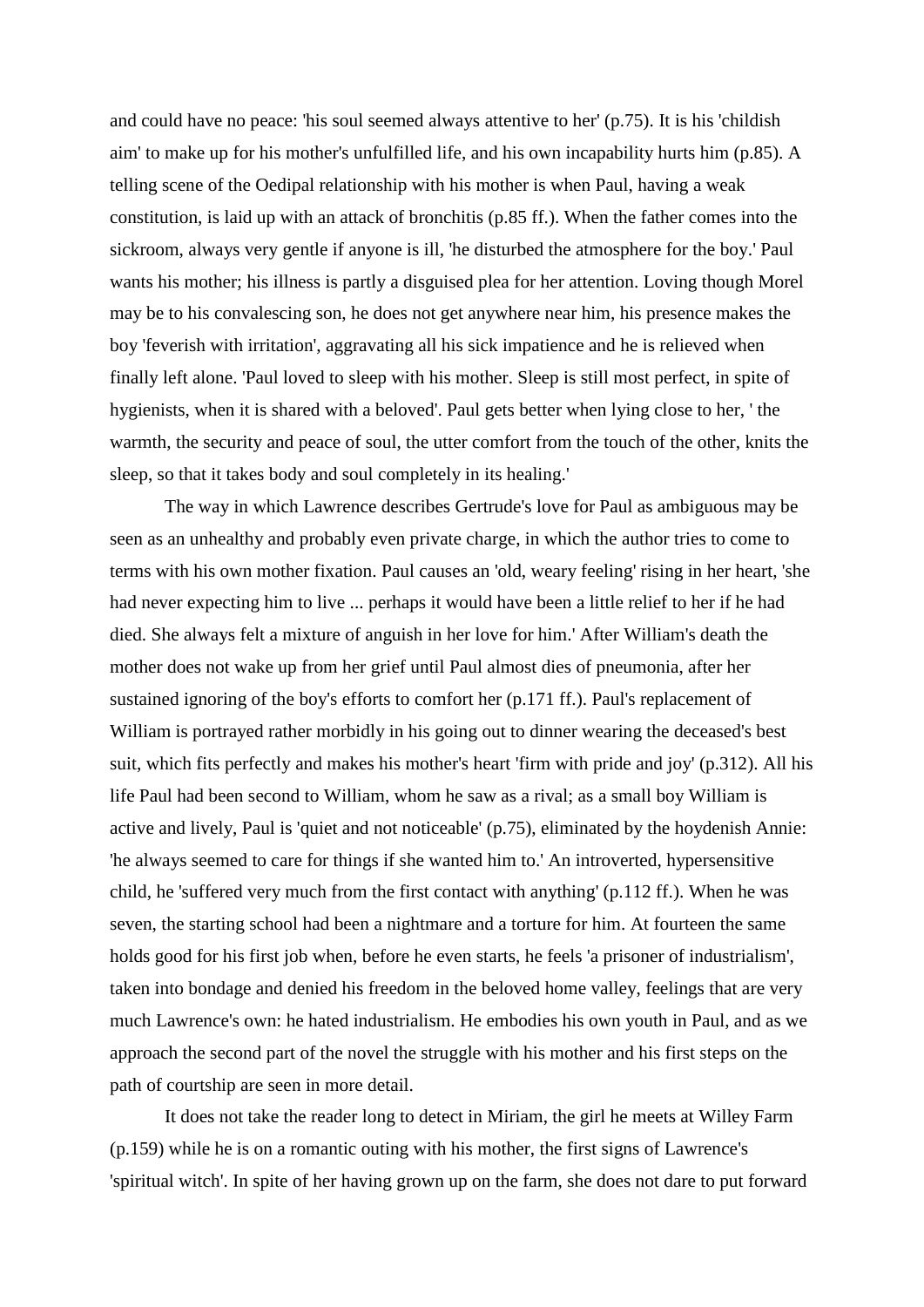her hand to the hens, afraid of the feel of such living creatures. She is not 'a common girl' but recites poetry all day and dreams of being a 'grand person', like the 'Lady of the Lake', whereas Paul, being new there and normally shy, shrinks at nothing. To create the character of Miriam, Lawrence drew upon his experiences with Jessie Chambers, one of his closest friends in his adolescence and early manhood. As Niven comments on her portrayal as Miriam  $5$ :

Though Miriam is partly based on Jessie Chambers, who was offended by this portrayal of her relationship with Lawrence, she often seems in the novel less a creature of flesh and blood than a 'literary' prototype, platonic and allusive. She creates around herself a nun-like and romantic purity, giving herself to Paul more as an act of self-martyrdom than in a spirit of sexual partnership. Her instincts attract her to figures in history and to saints in paintings.

This reminds us of Helena in *The Trespasser*, whose portrayal surpasses the here and now: 'For centuries a certain type of woman has been rejecting the "animal" in humanity'. We have seen that Lawrence came to this idea of time-perspective through his study of Thomas Hardy. The latter described the character of Sue in his novel *Jude the Obscure* as ' a product of civilization'; 'one of the women of some grand old civilization, whom I used to read about in my bygone, wasted, classical days<sup> $\ddot{u}$ </sup>. Lawrence feels sympathy for her predicament, because he sees it as stored up for her in history; thus he seems to be doing more than giving a mere historical explanation. He is offering implicit recompense for his treatment of Emily in *The White Peacock,* Helena in *The Trespasser* and especially Miriam in *Sons and Lovers.* Jessie Chambers, who became Mrs Wood in 1915, wrote her side of the Lawrence story in *D.H.Lawrence: A Personal Record* (1935). This is an interesting picture of the young Lawrence who used to visit her at The Haggs farm and whom she saw for the last time just before he went to Germany with Frieda Weekley in the spring of 1912.

Miriam is presented, far more than Emily or Helena, as a pious nun in the making, fantasizing about the courtly love so held high in her day and age. The girl is romantic in her soul; 'everywhere was a Walter Scott heroine being loved by men with helmets or with plumes in their caps' (p.177). Like her mother, she is 'inclined to be mystical, such women as treasure religion inside them, breathe it in their nostrils, and see the whole of life in a mist thereof.' To Paul she seems 'always, always sad', even her joy is like a flame coming off of

 $\frac{1}{5}$  See endnote ii, p.37+39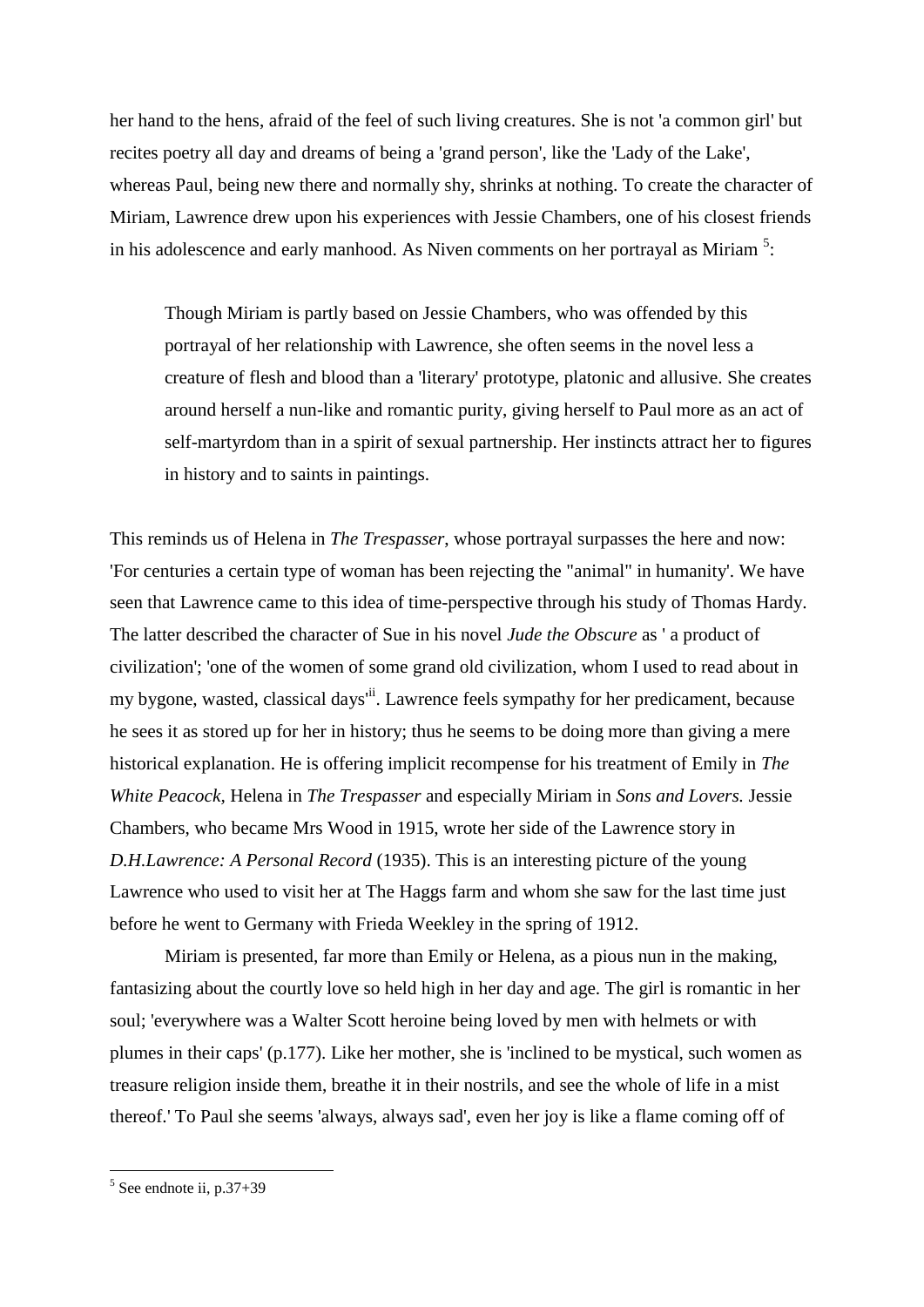sadness (p.189). He hates 'her soul', the pious intensity of her emotions; she can never be 'ordinary' and is 'physically afraid' (p.191):

She might have been one of the women who went with Mary when Jesus was dead. Her body was not flexible and living. She walked with a swing, rather heavily, her head bowed forward, pondering. She was not clumsy, and yet none of her movements seemed quite *the* movement. Often, when wiping the dishes, she would stand in bewilderment and chagrin because she had pulled in two halves a cup or a tumbler. It was as if, in her fear and self-mistrust, she put too much strength in her effort. There was no looseness or abandon about her. Everything was gripped stiff with intensity, and her effort, overcharged, closed in on itself.

She is not only physically afraid, gripping Paul's hands when she has to climb over a turnstile or jumping from even the smallest height, she is afraid of sensual emotions, too. Paul is denied the joy she feels at his presence, for fear he might think she wants him, and she prays to God not to let her love him (p.212). She is prepared to be God's sacrifice, but not Paul's or 'her own'. She has been brought up with her mother's Victorian ideas of sexuality: all her life, Miriam's mother has said to her that 'there is one thing in life that is always dreadful, but you have to bear it' (p.355).

In Lawrence's days young people grew up with the notion that sexuality was something shameful. Paul is very self-conscious in his attempts to approach Miriam sexually, and this is not only because of her piety. Before he could even kiss her he 'must drive something out of himself', for which he sometimes hates Miriam (p.256). At the same time he is not sensitive to her and does not reward her shy attempts to impress him. Still, he is aware of his own shortcomings, too. Deep-down he loves her and would have given his head to have felt a joyous desire to marry her, but cannot bring it off because of impediments instilled in him by Victorian morals (p.341):

A good many of the nicest men he knew were like himself, bound in by their own virginity, which they could not break out of. They were so sensitive to their women that they would go without them forever rather than do them a hurt, an injustice. Being the sons of mothers whose husbands had blundered rather brutally through their feminine sanctities, they were themselves too diffident and shy. They could easier deny themselves than incur any reproach from a woman; for a woman was like their mother, and they were full of the sense of their mother. They preferred themselves to suffer the misery of celibacy, rather than risk the other person.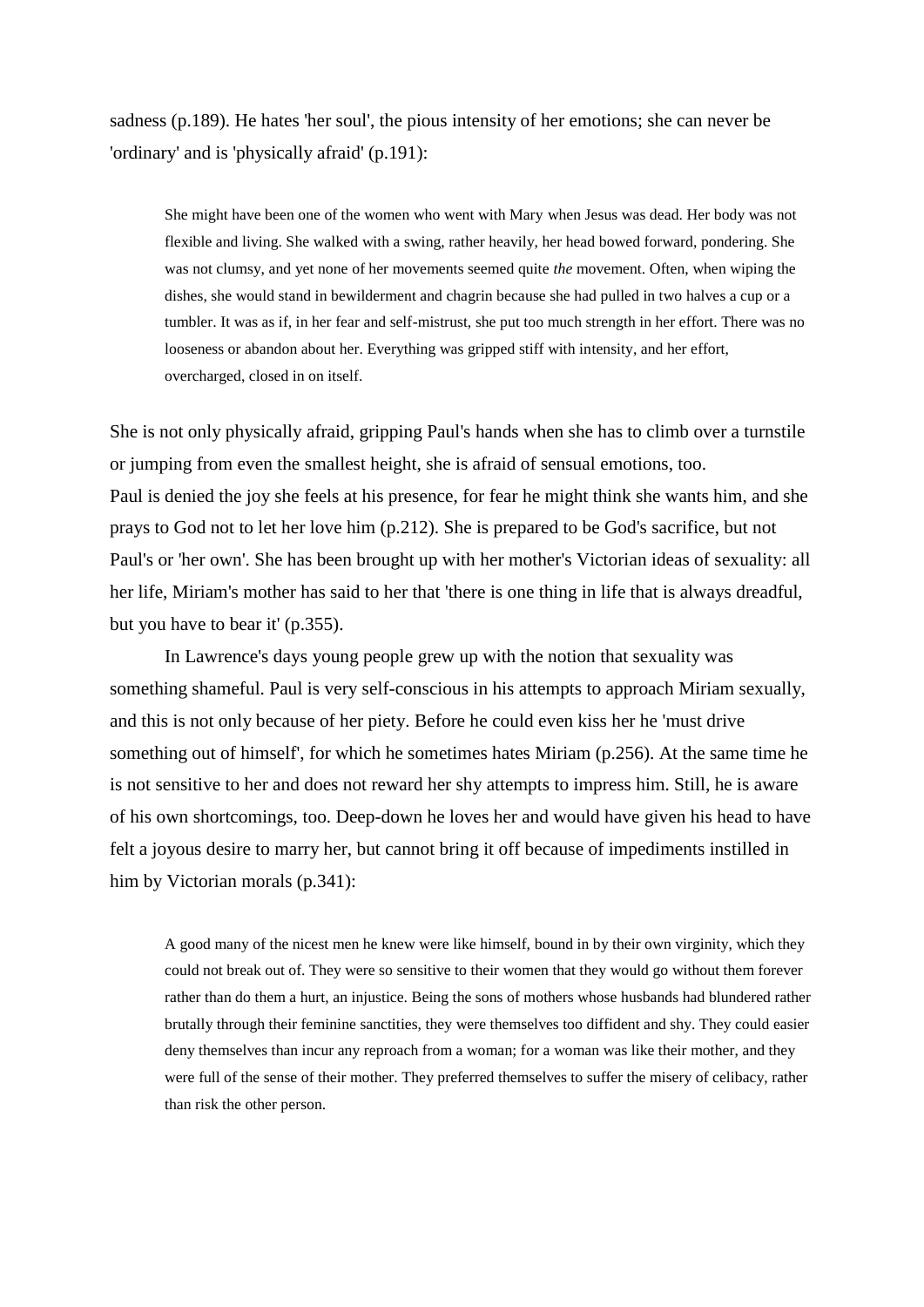In spite of her unfavourable and even hurtful portrayal as a lover, Miriam plays a crucial role in Paul's life as a young man. She is his main stimulus in developing his artistic talents: 'A sketch finished, he always wanted to take it to Miriam ... in contact with Miriam he gained insight' (p.196). She is also important to the development of Paul's mind, holds 'the key to his soul'. At this time Paul is beginning to question the orthodox creed, and Miriam's view of religion is crucial to him: 'Miriam was the threshing floor on which he threshed out all his beliefs' (p.279). They share something very fundamental in this; 'And what he realized, she realized. She felt he could not do without her.' Moreover, he loves Willey Farm and its inhabitants, all this besides Miriam. Having grown up in a disrupted family and an industrial atmosphere, Paul finds family life at Willey Farm a healing experience. Miriam's brother Edgar is a close friend of his, and he loves the natural scenery of its surroundings: 'He loved the family so much, he loved the farm so much; it was the dearest place on earth to him. His home was not so lovable' (p.277).

Their relationship fails because of sexual barriers, a deficiency to which both partners contribute. If Miriam is a prude, so is Paul: 'he would not have it that they were lovers', their intimacy is so abstract and 'all thought and weary struggle into consciousness' (p.213). Paul is not an example of tenderness. At times he is most unfeeling and hard to Miriam, as in the instance when he is helping her with algebra (p.194). It is safer for him to see their togetherness as a platonic friendship; the fact that 'he might want her as a man wants a woman had in him been suppressed into a shame' (p.220/1). It is in a scene in the moonlight that Paul gets to this realization, and in Lawrence's symbolism this involves a strong hold of female power over the male. Paul's feelings are sexual deep down, but they become impotent at Miriam's ignoring them, and turn into 'some religious state' instead: 'I am so damned spiritual with *you* always!' he cries (p.232). He is too much overruled by Miriam's soulful hold on him; 'she always seemed absorbed in him, and by him' (p.216). 'She wants to absorb him', says Mrs Morel (p.237), which, coming from her, arouses suspicion of Freudian jealousy. Her reproach of Miriam that she will make him her ward, 'he will never be a man on his own feet - she will suck him up' is the pot calling the kettle black. 'The author seems bent on showing Miriam to be possessive', says Philip Hobsbaum<sup>6</sup>, whereas, as he puts it, the comments made on their relationship by Paul's mother evince a considerably more damaging possessiveness. It is for the reader to decide whose influence is strongest in having brought about Paul's feelings of insubstantiality (p.240): his mother's possessiveness or Miriam's refined sexual timidity. In

<sup>&</sup>lt;sup>6</sup> See endnote iii, p.49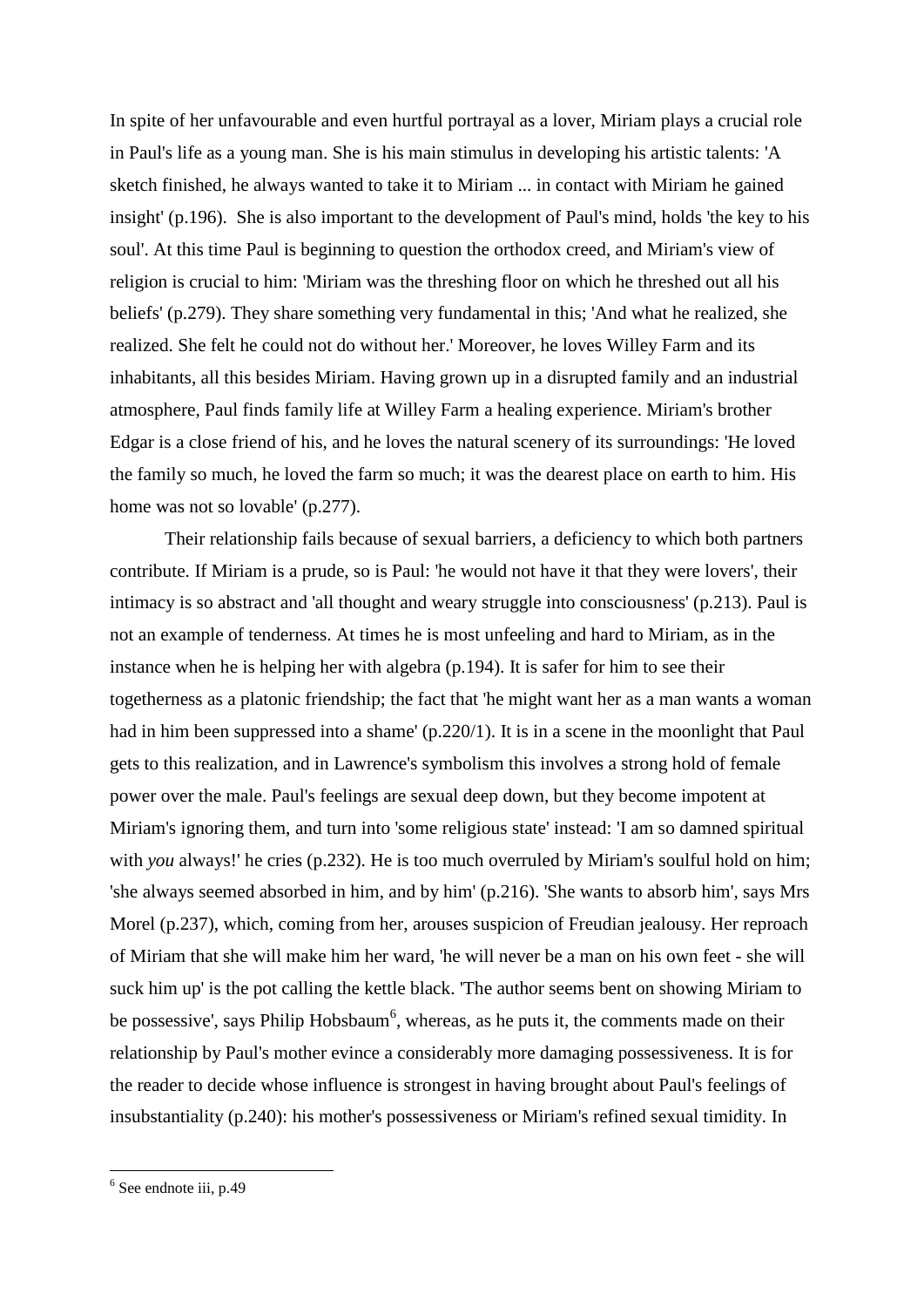the final stages of the novel Lawrence tries to do justice to Miriam by making Paul realize how important she has always been for his artistic development. Going through his sketchbook he feels again Miriam's interest in his work, which 'at the same time is in himself' (p.504), and he sees how unfair he has been to her: 'She had borne so long the cruelty of belonging to him and not being claimed by him' (p.507). It finally dawns upon Paul that their courtship falters because their sexual inadequacy prevents them from becoming 'mates': 'he could not bear it - that breast which was warm and which cradled him without taking the burden of him' (p.508).

At the time of writing of *Sons and Lovers* Lawrence had eloped with Frieda Weekley, whose sensuality amazed him, and who opened a new world for him. She was able to tell him about Freud, and even though Lawrence later reacted strongly against his theories he was able to think about the whole matter in a new way, claiming that the novel had a general cultural significance, calling it 'a great tragedy ..... the tragedy of thousands of young men in England' <sup>iii</sup>. In Freud's conception several neurotic fixations, sexual inhibitions and feelings of guilt can be traced back to an unresolved Oedipus complex. Freud's theory was inspired by Sophocles's tragedy in which Oedipus, without knowing, kills his father and marries his mother. It is a universal developmental phase, and in the traditional Freudian view the conflict may be partly resolved if the child identifies positively with the parent of the same gender. It could even completely be resolved if that parent were to be 'rediscovered' in another sexually full-grown and mature 'object'. Several scenes seem to be in the story mainly to convey Oedipal notions. In the scene with Morel in the bathtub it is obvious his son cannot identify with him: 'It seemed strange they were the same flesh' (p.243) though Paul's presence at the occasion is otherwise artificial. After her jealous fault-finding with Miriam and undue criticism of Paul's friendship with her one would hardly expect Gertrude to be the objective, therapeutic listener she is when Paul is telling her about his trouble with women, feeling that he cannot love and thus wrongs them (p.426).

Various scenes in the novel convey the relationship between Paul and Gertrude more like that of lovers than of mother and son. When the two go to Willey Farm together his admiration of her new blouse has a sensuous connotation: 'Oh, my stars!' he exclaimed, 'What a bobby-dazzler!' (p.152). In a conversation when his mother is trying to interfere with his friendship with Miriam he submits to her: 'Instinctively he realized that he was life to her. And, after all, she was the chief thing to him, the only supreme thing' (p.261). 'He was at peace because he still loved his mother best' (p.264). The love for his mother is not sexual, though. He sees sex as ' a detached thing', that does not belong to a woman. 'Sex has become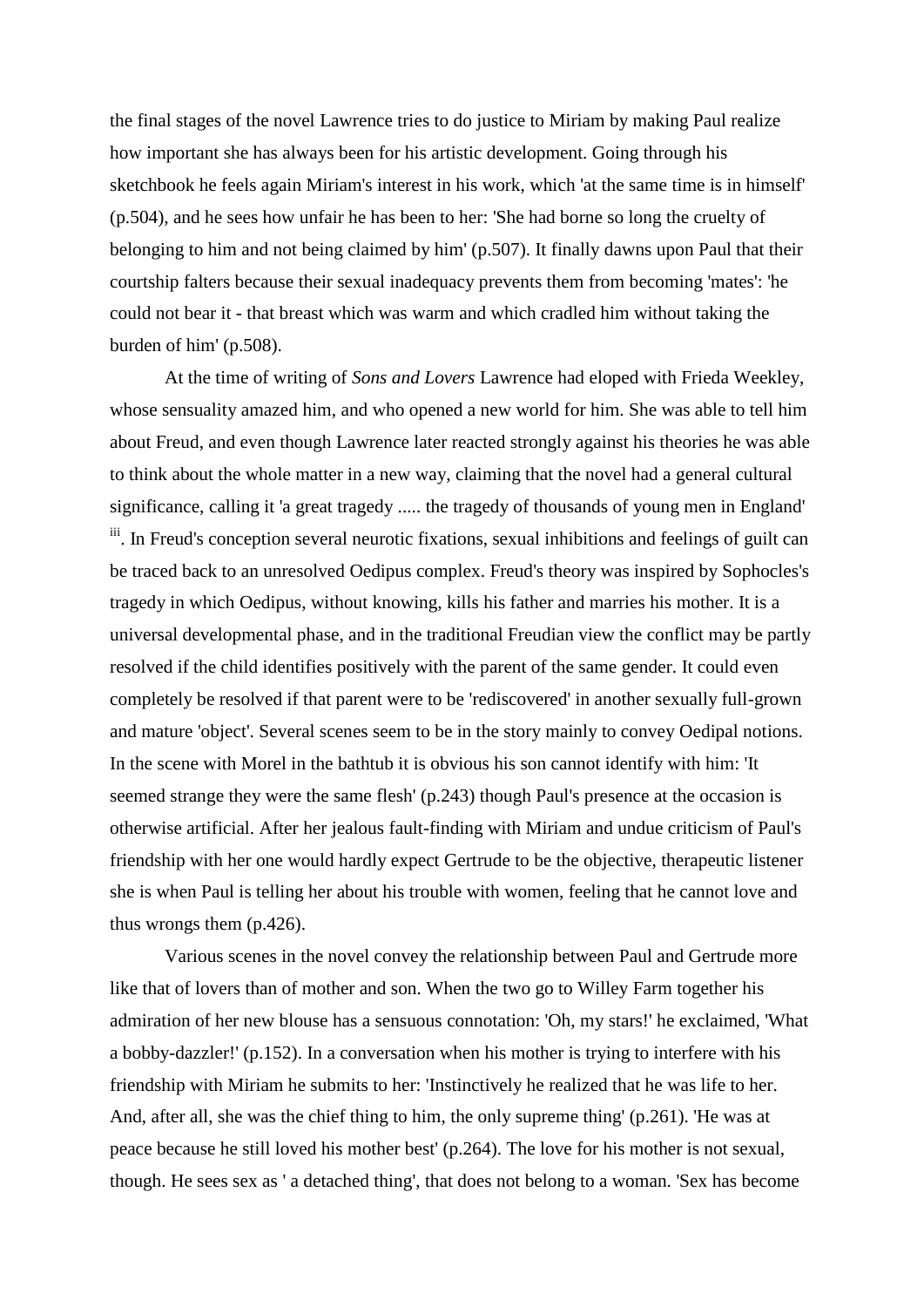so complicated for him that he would have denied that he ever could want Clara or Miriam or any woman whom he *knew*' (p.337). Yet with Clara he is able to enjoy sex, and this is to initiate 'the defeat of Miriam', implying that she is the one who is responsible for the sterility of her courtship with Paul. Among literary critics there is an overall feeling that Clara has been brought in for the character Paul's convenience; that she is an agent to forward the plot rather than a necessary development of the book. The fact that both Gertrude and Miriam welcome her presence is not very convincing. It is entirely out of character for a moralistic woman like Gertrude to approve of her son's involvement with a married woman. Clara serves to present a safe option for Paul; her being married reduces Paul's feelings of infidelity to his mother. And for a chaste girl like Miriam to provide her suitor with a sexual object is not very likely, either, even though for her, too, Clara serves a purpose. Miriam introduces her to Paul in the hope that he will discover for himself the unrewarding nature of a merely sexual encounter, a realization which Miriam thinks will bring him back to her, 'tired of his new sensation' (p.364). Clara is the opposite of Miriam. Not a lady, she is perfectly amiable, but indifferent, hard (p.280 ff.). Separated from her husband, she is free and independent, hostile towards men: '"if she looks at a man she says haughtily "Nevermore"', thus presenting a challenge to Paul's immature manliness. Being a 'suffragette, and so on' (p.382) she is above Victorian morals, and people's gossip will not hurt her. Clara plays a role in Paul's life in the Freudian sense of helping to resolve his mother-fixation. After they have made love for the first time (p.379 ff.), Paul is happy, 'his eyes were shining, his face seemed to glow' and for once he talks the broad dialect of his father: for once he 'identifies positively' with him.

It may be because of this experience that he also has 'a peculiar feeling of intimacy' (p.415) for Baxter Dawes, Clara's husband. In many ways the opposite of Paul, he is more like Morel; a coarse-grained workman, 'evidently on the downward track'. In spite of their animosity, there is a mutual interest to become friends. With Paul being disappointed in Miriam's piety and gradually tiring of Clara's passion, his friendship with a male offers him a substitute. In *Women in Love* Lawrence portrays male friendship in Birkin and Gerald, the former wanting 'Blutbruderschaft'. The fight between Paul and Baxter prefigures a fight between Gerald and Birkin, and in both cases Lawrence hints at a sense of 'naked selves' (p.462) and 'the elementary man' in each. In the instance of Paul and Baxter the two are 'deadly rivals' over Clara, even though they never mention her (p.467). In their opposition they even feel a connection in which they turn against Clara: 'both men hated her for her composure' (p.492). Baxter ends up in a convalescent home, with implied guilt on Clara's part: her having left him has brought him down, and she now offers recompense by going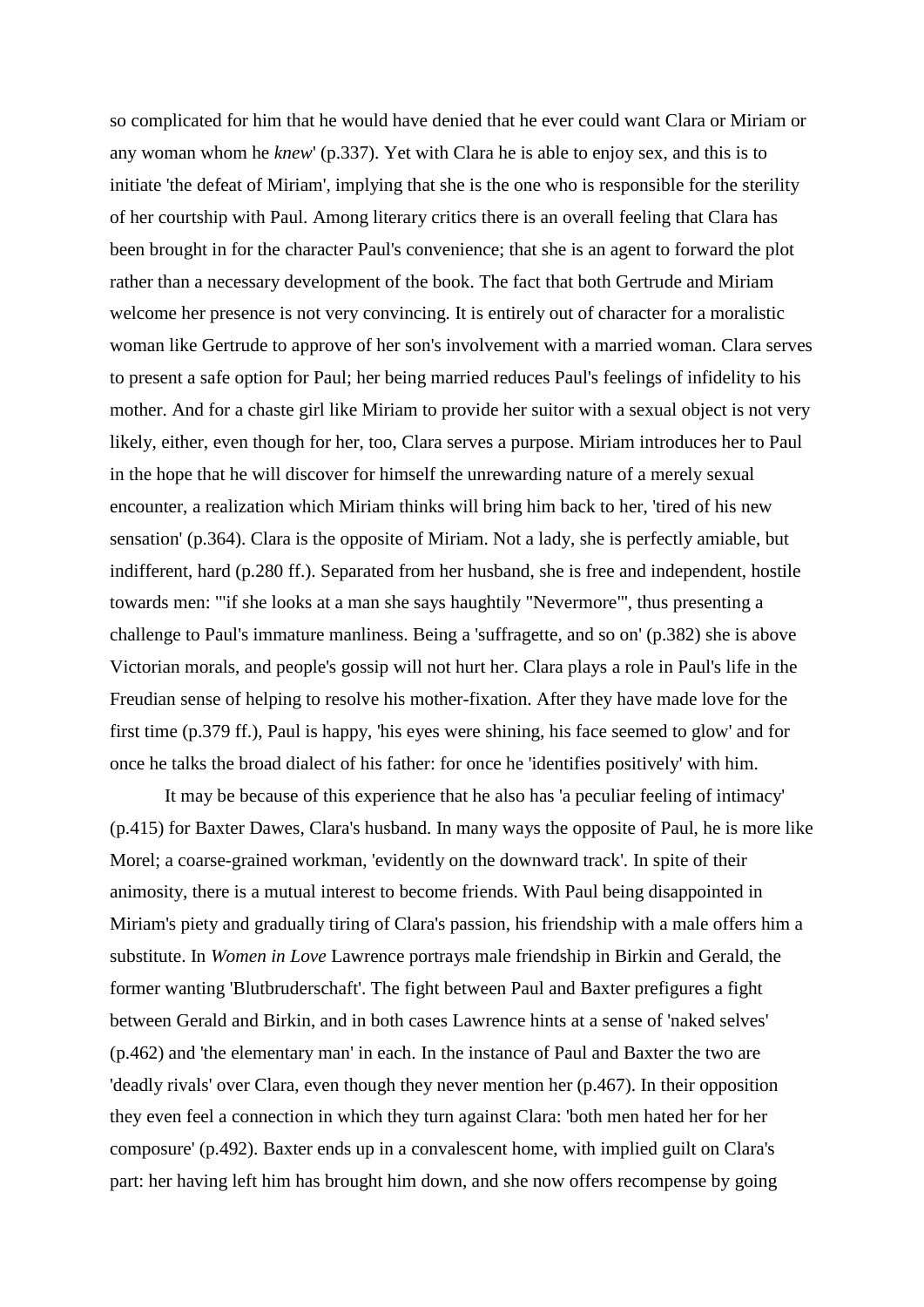back to him, to 'make restitution' and sacrifice herself in looking after him. But this is not her only motive. Like Morel, Baxter is more instinctive and more open, less intellectual than Paul, who has a certain coldness, a 'detached criticism' of Clara. This puts her off; she sees it as disrespectful. Clara sees Baxter's love as more genuine; she prefers his downright rudeness to Paul's reserve.

Paul does not reach his 'consummation' in *Sons and Lovers.* Not with Miriam, who is, most unfairly, 'put to the test' which of course she fails, as making love is inconceivable as a test. She 'would let him have her if he insisted' even though she expects him to be disappointed afterwards and leave her (p.347). She is making a sacrifice of herself 'like a creature awaiting immolation' (p.354), and Paul, though 'initiated', only feels a 'dull pain in his soul', to the extent that death and the after-life are consoling thoughts. His courtship with Clara does not fulfil him either; Paul feels 'a naked hunger' for her, yet is 'stifled' by their passion, as stifled as by Miriam's refraining from it. It heals his sexual repression, but does not lead to a union (p.439). In the portrayal of their mutual feelings Lawrence takes the first step in the direction of 'impersonal love', which he is to work out into detail in his later novels *The Rainbow* and *Women in Love.* 'Paul and Clara meet in a kind of powerful, healing love which reinstates the male or female in each', says Richard Swigg<sup>7</sup> in his study of the novel. Paul comes to realize there is a life apart from his mother - his sexual life, even though this does not make him independent: he has to conceal it from her. 'Then sometimes he hated her' (p.420): he realizes he will not be able to fully give himself to a woman as long as she is alive: 'And I never shall meet the right woman while you live' (p.427). As a child Paul symbolically burnt his sister's doll; in the end he and his sister conspire again in the mercy-killing of their mother by crushing an overdose of morphia pills in the dying woman's milk (p.479). After her death Paul is utterly and completely lonely, yet at the same time strong enough not to give in to despair: 'He would not take that direction, to the darkness, to follow her. He walked towards the faintly humming, glowing town, quickly' (p.511).

Both Gertrude and Paul are caught in their unhealthy attachment to each other. To Lawrence his mother's death marked the beginning of a new life for him. He eloped with Frieda, the woman who divorced her first husband Ernest Weekley and left her children for him. She was his partner for the rest of his life. 'Once a man establishes a full dynamic communication at the deeper and the higher centres, with a woman, this can never be broken' Lawrence says in his dissertation *Fantasia of the Unconsciousiv*, which was first published in

 $7$  See endnote viii, p.53